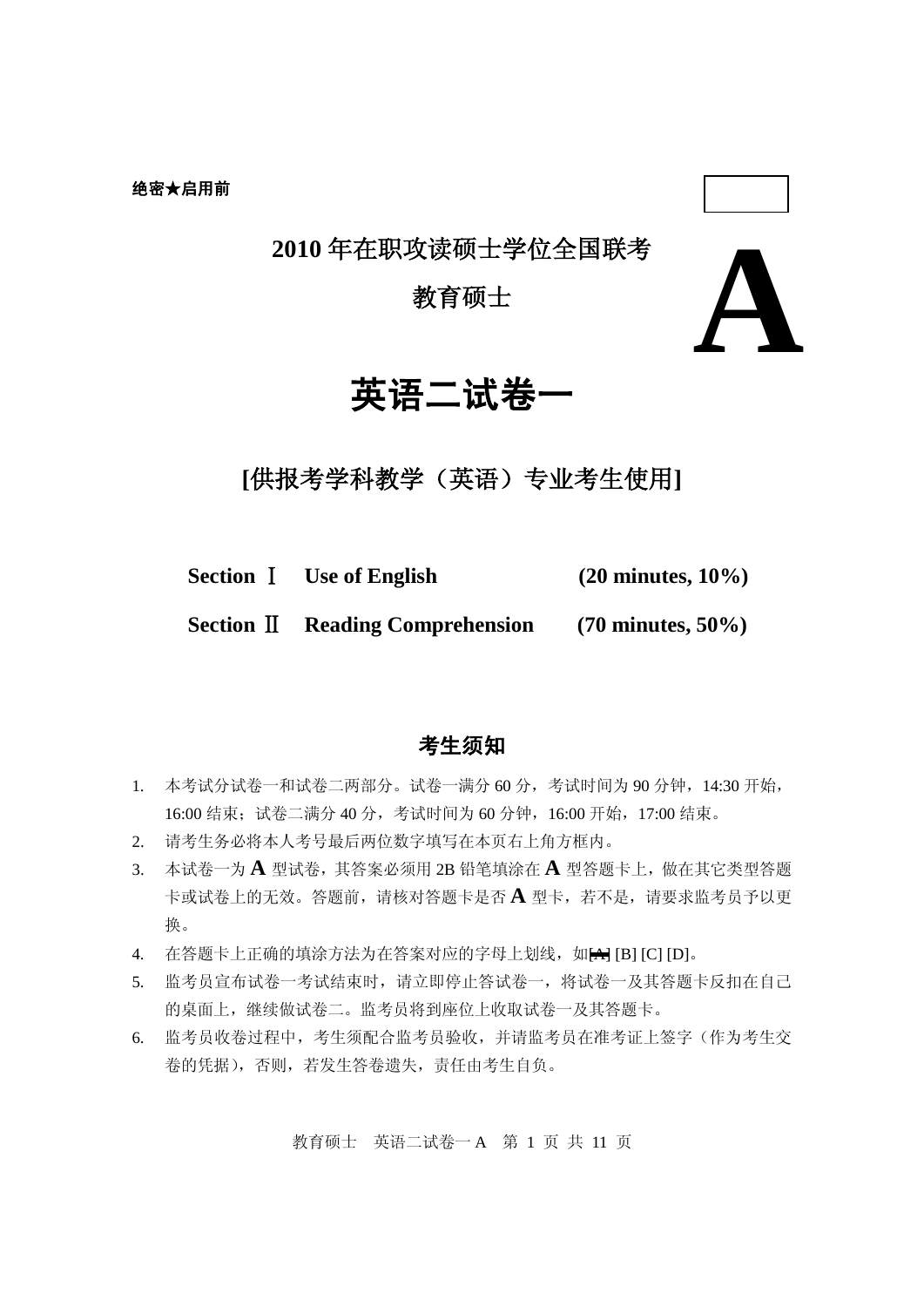#### **Section I Use of English (20 minutes, 10%)**

*Read the following text. Choose the best word for each numbered blank from A, B, C or D*.

Do the languages we speak shape the way we think? Do 01 merely express thoughts, or do the  $\frac{02}{1}$  in languages shape the thoughts we wish to express?

Take "Humpty Dumpty sat on a  $\ldots$ "  $\qquad \qquad$  03 an example. The nursery rhyme reveals 04 languages can differ from one another. In English, we have to mark the verb  $\frac{05}{\sqrt{5}}$  tense, we say "sat" rather than "sit."  $\frac{06}{\sqrt{5}}$  in Russian, you would have to mark tense and 07 , changing the verb form if Mrs. Dumpty 08 the sitting. You would also have to decide if the sitting was 09 or not. If our hero sat on the wall for the entire time he was 10 to, it would be another different form of the verb 11 if he had a great fall. While in Turkish, you would often have to include in the 12 how you acquired this information. For instance, if you saw the fellow on the wall with your own eyes, you would use one form of the verb, but if you had simply  $13$  it, you would use a different form.

Do English, Russian and Turkish speakers 14 attending to, understanding, and remembering their 15 differently one way or another simply 16 they speak different languages?

These questions 17 all the major controversies in the study of  $18$ . Yet very little empirical work had been done on these questions until recently. The idea that language might shape thought was considered untestable at 19 . Now, some new research is showing 20 language does profoundly influence how we see the world.

|                                 | 01. $[A]$ we         | $[B]$ they      | $[C]$ you        | [D] people     |  |  |
|---------------------------------|----------------------|-----------------|------------------|----------------|--|--|
|                                 | 02. [A] vocabularies | [B] expressions | [C] structures   | [D] usages     |  |  |
|                                 | 03. $[A]$ as         | $[B]$ for       | $ C $ to         | [D] with       |  |  |
|                                 | 04. [A] how much     | $[B]$ why       | $[C]$ what       | [D] how many   |  |  |
|                                 | $05.$ [A] of         | $[B]$ in        | $[C]$ with       | $[D]$ for      |  |  |
|                                 | 06. [A] But          | [B] However     | [C] Nevertheless | [D] Though     |  |  |
|                                 | 07. [A] mood         | [B] number      | $[C]$ gender     | [D] person     |  |  |
|                                 | $08.$ [A] took       | $[B]$ did       | $[C]$ made       | [D] acted      |  |  |
|                                 | 09. [A] to complete  | [B] complete    | [C] completed    | [D] completing |  |  |
|                                 | 10. $[A]$ meant      | [B] planned     | $[C]$ hoped      | [D] agreed     |  |  |
| 势有项工  畫項 一連半  ▲  竺  奇  冊  f1  青 |                      |                 |                  |                |  |  |

教育硕士 英语二试卷一 A 第 2 页 共 11 页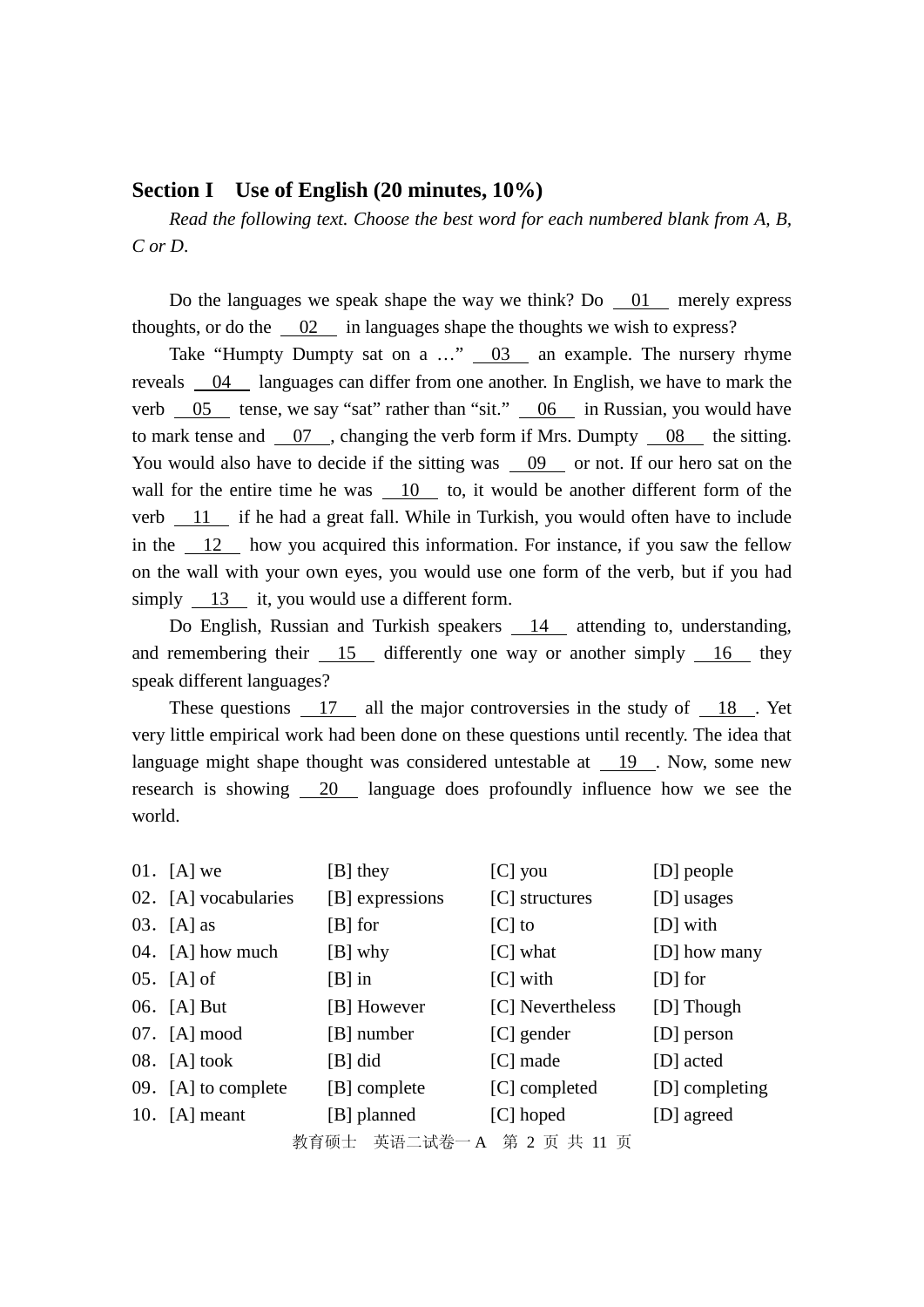| 11. $[A]$ rather    | [B] than          | [C] instead     | $[D]$ from       |
|---------------------|-------------------|-----------------|------------------|
| 12. [A] phrase      | [B] sentence      | $[C]$ structure | [D] verb         |
| 13. [A] asked about | [B] looked around | [C] felt like   | [D] heard about  |
| 14. $[A]$ end up    | $[B]$ result in   | $[C]$ lead to   | [D] attribute to |
| 15. [A] knowledge   | [B] experiences   | [C] thoughts    | [D] memories     |
| 16. $[A]$ before    | [B] when          | [C] because     | $[D]$ if         |
| 17. $[A]$ lead to   | [B] touch on      | $[C]$ lie in    | $[D]$ come up    |
| 18. $[A]$ mind      | [B] languages     | $[C]$ culture   | [D] nation       |
| 19. $[A]$ past      | [B] least         | $[C]$ best      | [D] present      |
| 20. $[A]$ that      | [B] what          | [C] whether     | $[D]$ how        |

## **Section II Reading Comprehension (70 minutes, 50%) Part A**

*Read the following text and answer the questions by choosing A, B, C or D.*

#### **What should true education do?**

When most people think of the word "education," they think of a pupil as a sort of sausage container. Into this empty container, the teachers are supposed to stuff "education."

But genuine education, as Socrates knew more than two thousands years ago, is not inserting the stuffing of information into a person, but rather eliciting knowledge from him; it is the drawing out of what is in the mind.

"The most important part of education," once wrote William Ernest Hocking, the distinguished Harvard philosopher, "is this instruction of a man in what he has inside of him"

And, as Edith Hamilton has reminded us, Socrates never said, "I know, learn from me." He said, rather, "Look into your own selves and find the spark of truth that God has put into every heart and that only you can develop to fame."

In the dialogue called the "Meno," Socrates takes an ignorant slave boy, without a day of schooling, and proves to the amazed observers that the boy really "knows" geometry–because the principles of geometry are already in his mind, waiting to be called out.

So many of the discussions and controversies about the content of education are useless and inconclusive because they are concerned with what should "go into" the student rather than with what should be taken out, and how this can best be done.

教育硕士 英语二试卷一 A 第 3 页 共 11 页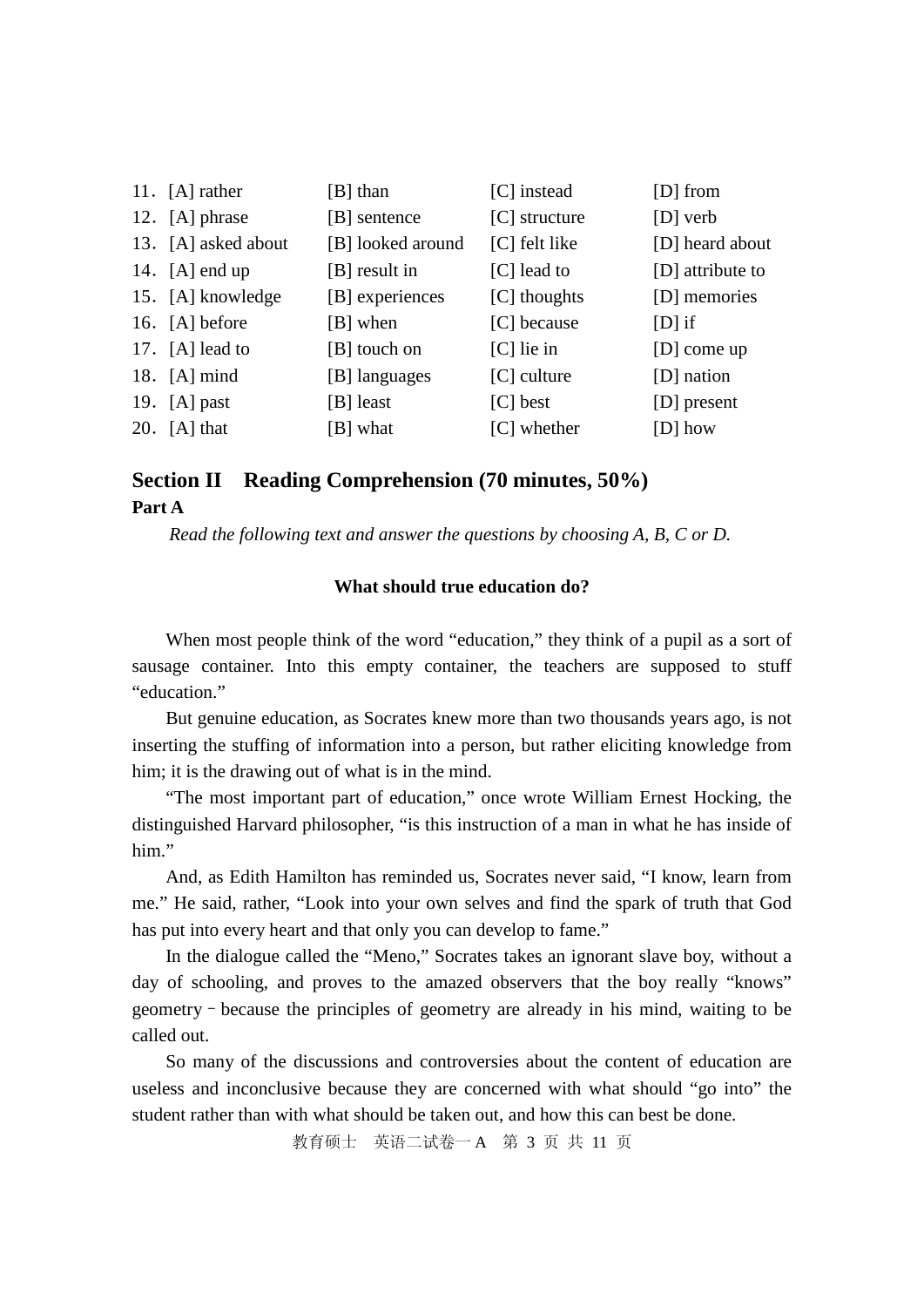The college student who once said to me, after a lecture, "I spend so much time studying that I don't have a chance to learn anything," was expressing his dissatisfaction with the sausage-container view of education.

He was being so stuffed with varied facts, with such an indigestible mass of material, that he had no time (and was given no encouragement) to draw on his own resources, to use his own mind for analyzing and synthesizing and evaluating this material.

 Education, to have any meaning beyond the purpose of creating well-informed dunces, must elicit from the pupil what is potential in every human being – the rules of reason, the inner knowledge of what is proper for men to be and do, the ability to assess evidence and come to conclusions that can generally be agreed on by all open minds and warm hearts.

Pupils are more like oysters (牡蛎) than sausages. The job of teaching is not to stuff them and then seal them up, but to help them open and reveal the riches within. There are pearls in each of us, if only we knew how to develop them with enthusiasm and insistence.

- 21.What did Socrates say about genuine education?
	- [A] Education should draw students' attention.
	- [B] Education demands to elicit much knowledge.
	- [C] Education requires explicit knowledge transfer.
	- [D] Education aims to develop students' potentials.
- 22. As Edith Hamilton reminded us about Socrates, students
	- [A] should learn knowledge from their teachers with modesty.
	- [B] should investigate what the God has put in their hearts.
	- [C] were encouraged to discover the truth themselves.
	- [D] were required to find the spark to fame.
- 23.The example of the slave boy shows that
	- [A] the boy is a genius with rich knowledge.
	- [B] schooling is unnecessary to young people.
	- [C] clever people can learn geometry by themselves.
	- [D] knowledge exists in people's mind waiting to be explored.

教育硕士 英语二试卷一 A 第 4 页 共 11 页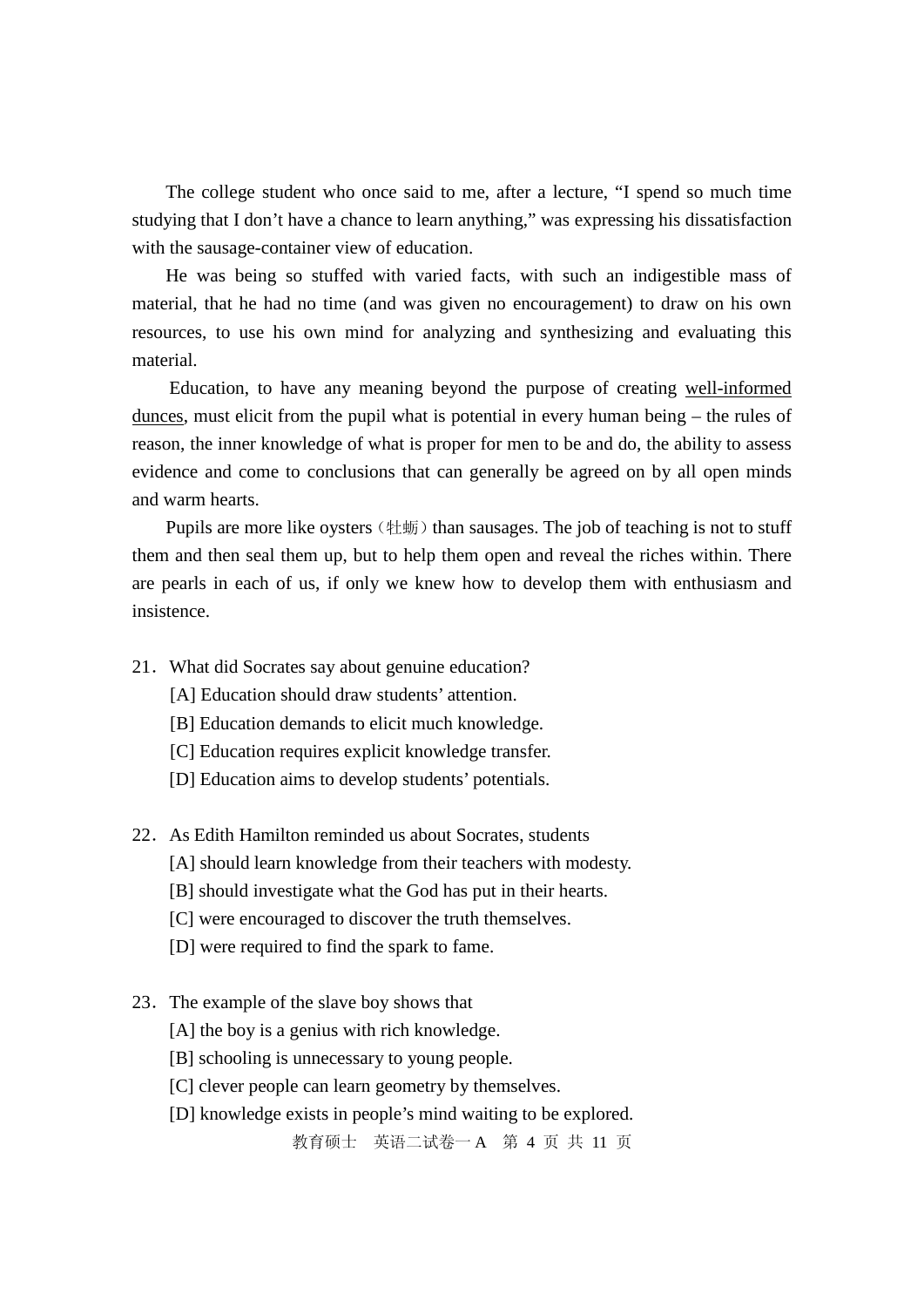- 24.The underlined phrase "well-informed dunces" refers to
	- [A] well-educated but stupid students.
	- [B] intelligent but inefficient students.
	- [C] talented but incapable students.
	- [D] knowledgeable but inactive students.
- 25.Which of the following statements is not included in the view of education as sausage?
	- [A] Teaching content is primarily decided by teachers.
	- [B] Knowledge is transferred based on learners requirements.
	- [C] Teachers' job is mainly to give students more knowledge.
	- [D] Students should acquire as much insights as possible.
- 26.Which of the following statements is not included in the view of education as oyster?
	- [A] Education intends to explore the pearls in students.
	- [B] Students are encouraged to show their own talents.
	- [C] Knowledge can only be acquired through hard work.
	- [D] Teachers' job is mainly to find out students' values.

#### **Part B**

*You are going to read an extract about the nature of concepts*. *Six paragraphs have been removed from the extract. Choose from Paragraphs A* – *G the one which fits each gap (27* – *32). There is one extra paragraph which you do not need to use.*

#### **The nature of concepts**

In a totally inorganic world there could be no concepts but with the existence of organisms capable of complex perceptual responses, concepts become possible. In brief, concepts are properties of organismic experience – more particularly, they are the abstracted and often cognitively structured class of "mental" experience learned by organisms in the course of their life histories.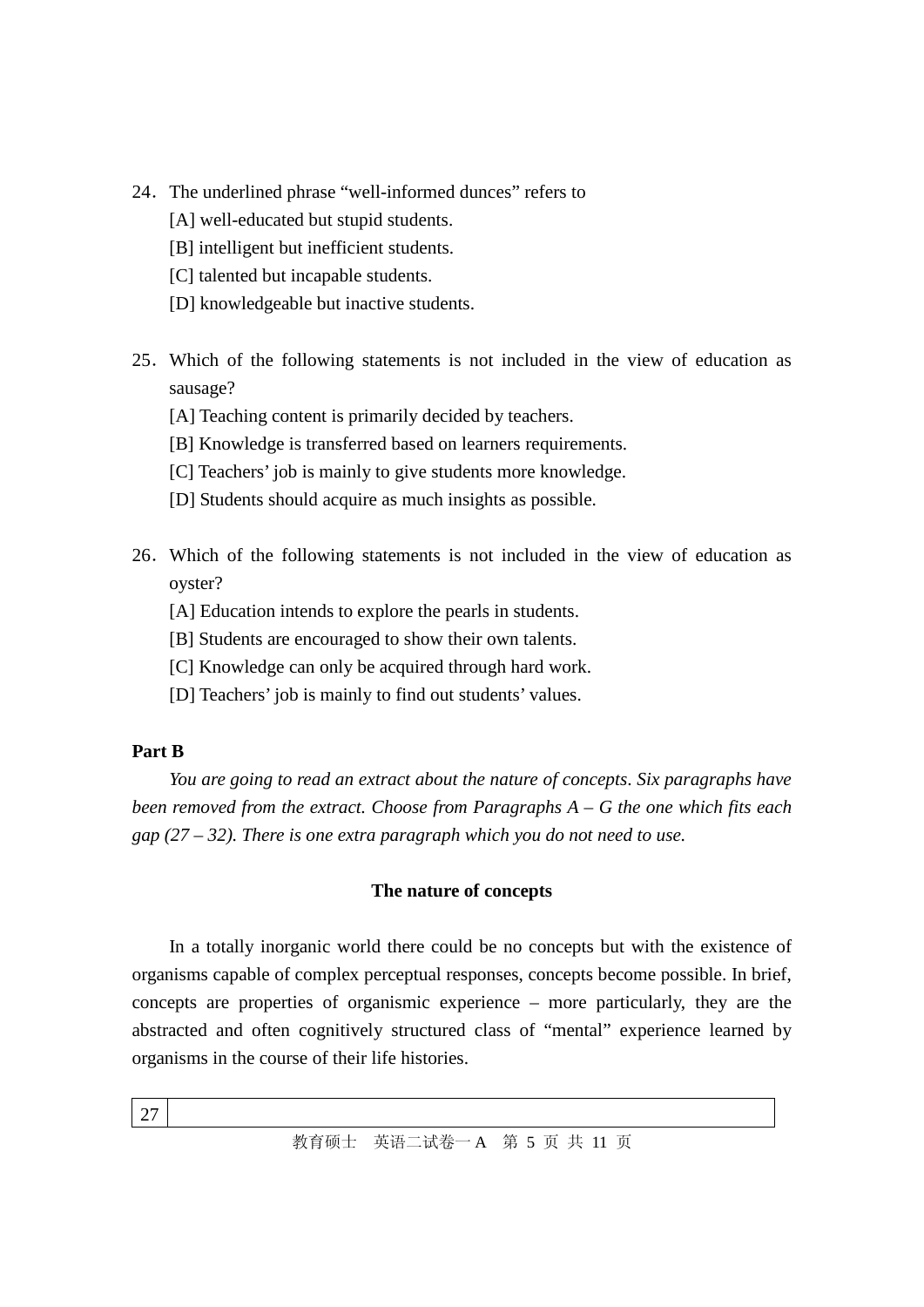Through language learning, many concepts (classes of experience) will acquire names, that is, words or phrases in a particular language, partly because some classes of experience are so important and obvious that nearly every person acquires them for himself, and partly because language makes possible the diffusion and sharing of concepts as classes of experience.

28

We can experience heat, or light, or odor directly, while our experiences of giraffes or atoms, say, may be characterized as being indirect, coming only through verbal descriptions or other patterns of stimuli that evoke these concepts.

29

A further necessary condition for the formation of a concept is that the series of experiences embodying the concept must be preceded, interspersed, or followed by other experiences that constitute negative instances of the concept.

30

But concept learning from verbal explanation, as will be noted below, must, as it were, put the learner through a series of vicarious experiences of positive and negative instances. For example, in telling a child what a lion is, one must indicate the range of positive and negative instances – the range of variations that could be found in real lions and the critical respects in which other animals – tigers, leopards, etc. – differ from lions.

31

The evidence suggests that the learner must be oriented to, and attending to, the relevant stimuli in order to form a concept. The public test of the formation of a concept is the ability to respond correctly and reliably to new positive and negative instances of it; we do not wish to imply, however, that a concept has not been formed until it put to such a test.

32

教育硕士 英语二试卷一 A 第 6 页 共 11 页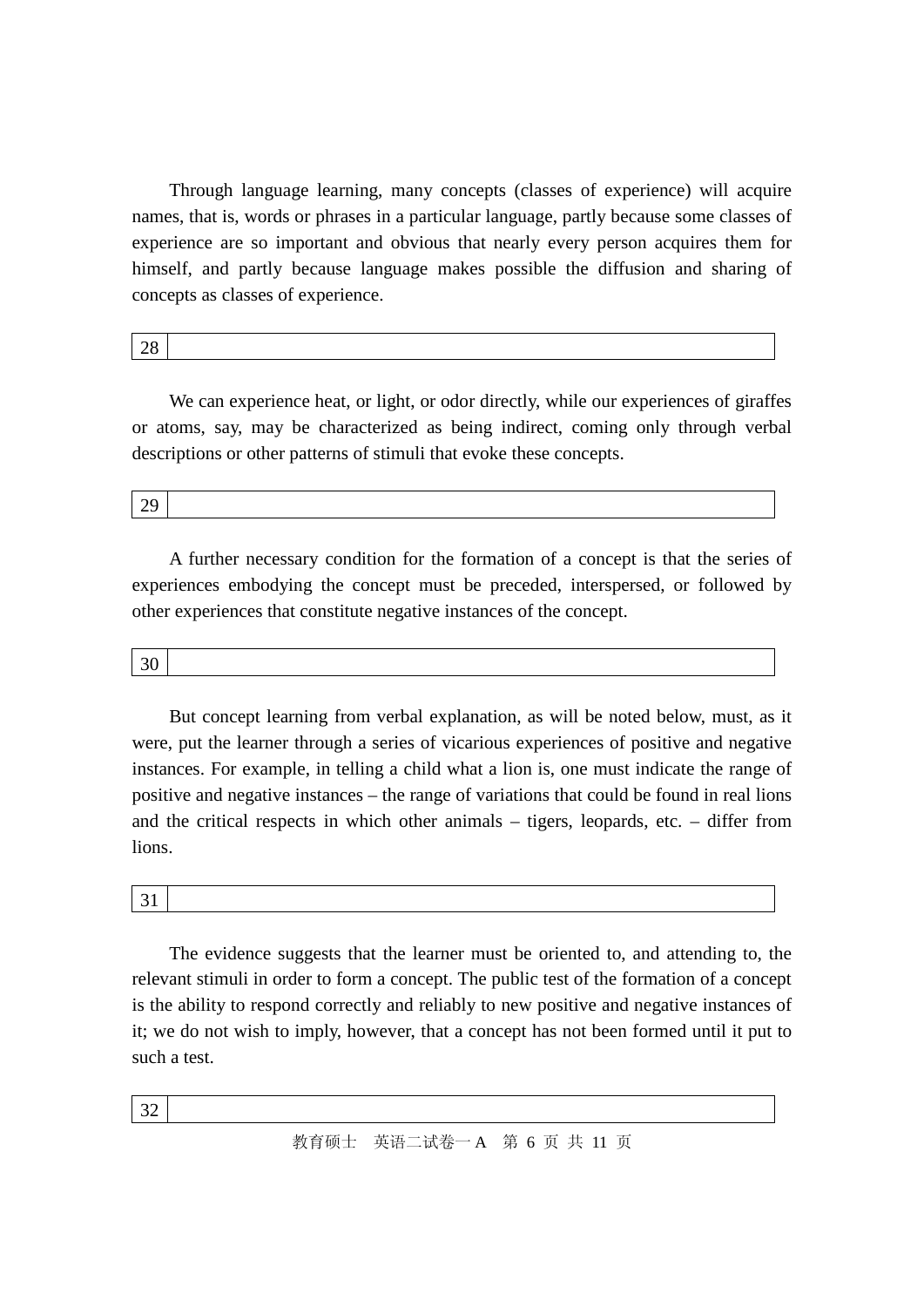It is felt in different positions and with different parts of the body, and experienced with still other sense-modalities – taste, smell. But underlying all these experiences are common elements sufficient for the infant to make an identifying response to the particular toy in question – perhaps to the point that he will accept only the particular specimen that he is familiar with and reject another specimen that is in the least bit different.

- [A] As the complexity of the concepts increases there is a greater necessity for an appropriate sequencing of positive and negative instances in order to insure adequate learning of the concept. At least this is true when the concept has to be formed from non-verbal experiences only.
- [B] There is evidence that animals other than human beings behave with regard to concepts in this sense, but we shall confine our attention to human organisms. Because of the continuity of the physical, biological, and social environment in which human beings live their concepts will show a high degree of similarity.
- [C] We have been describing what is often called the process of abstraction. We have given a number of necessary conditions for the formation of a concept; exactly what conditions are sufficient cannot yet be stated, but in all likelihood this will turn out to be a matter of the number, sequencing, or timing of the instances presented to the individual.
- [D] One necessary condition for the formation of a concept is that the individual must have a series of experiences that are in one or more respects similar; the constellation of "respects" in which they are similar constitutes the "concept" that underlies them. Experiences that embody it may be called "negative instances."
- [E] Hence the hypothesis which seemed the simplest for a long time: that habit constitutes a primary fact, explicable in terms of passively experienced associations, and intelligence grows out of it gradually, by virtue of the growing complexity of the acquired associations.
- [F] We use the term "experience" in an extremely broad sense defining it as any internal or perceptual response to stimulation. We can "have experience of" some aspect of the physical, biological, or social environment by either direct or indirect means.
- [G] The infant acquires "concepts" of many kinds even before he attains anything like language. One kind of concept that is acquired by an infant quite early is the concept embodied in the experience of a particular object – a favorite toy, for example. As the toy is introduced to the infant, it is experienced in different ways – it is seen at different angles, at different distances, and in different illuminations.

教育硕士 英语二试卷一 A 第 7 页 共 11 页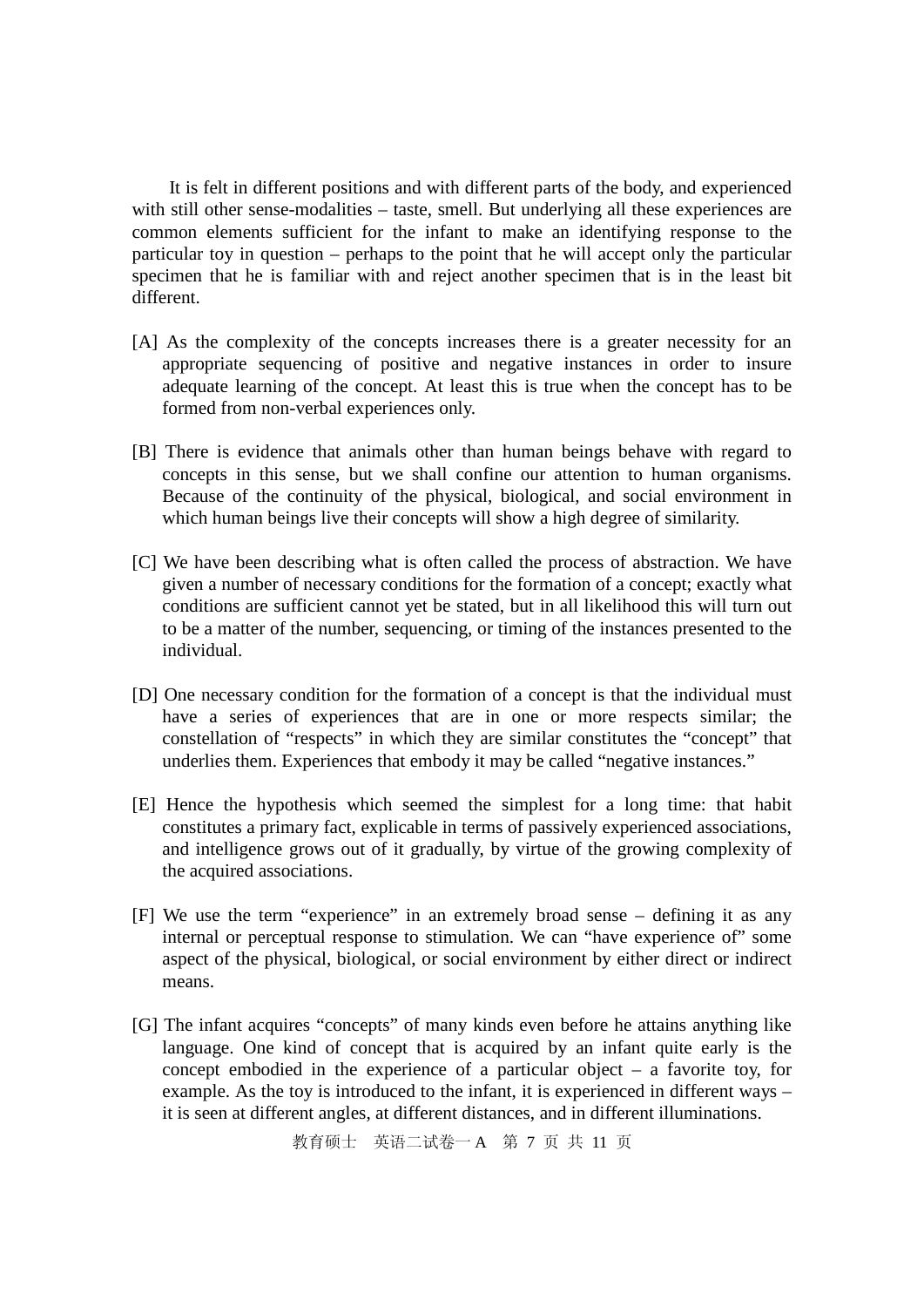#### **Part C**

*You are going to read a passage about plagiarism in research papers. From the list of headings A* – *G, choose the best one to summarize each paragraph (33* – *38) of the passage. There is one extra heading that you do not need to use.*

#### **Plagiarism in research papers**

A research paper presents the results of your investigations on a selected topic. Based on your own thoughts and the facts and ideas you have gathered from a variety of sources, a research paper is a creation that is uniquely yours. When writing a research paper, using someone else's ideas or phrasing and representing those ideas as our own, either on purpose or through carelessness, is a serious offense known as plagiarism.

Ideas borrowed or paraphrased include written or spoken material, of course – from whole papers and paragraphs to sentences, and, indeed, phrases – but it also includes statistics, lab results, art work, etc. "Someone else" can mean a professional source, such as a published writer or critic in a book, magazine, encyclopedia, or journal; an electronic resource such as material we discover on the World Wide Web; another student at our school or anywhere else; a paper-writing "service" (online or otherwise) which offers to sell written papers for a fee.

35

Let us suppose, for example, that we're doing a paper for Music Appreciation on the child prodigy years of the composer and pianist Franz Liszt and that we've read about the development of the young artist in several sources. In Alan Walker's book *Franz Liszt: The Virtuoso Years* , we read that Liszt's father encouraged him, at age six, to play the piano from memory, to sight-read music and, above all, to improvise. We can report in our paper (and in our own words) that Liszt was probably the most gifted of the child prodigies making their mark in Europe in the mid-nineteenth century – because that is the kind of information we could have obtained from a number of sources; it has become what we call common knowledge.

教育硕士 英语二试卷一 A 第 8 页 共 11 页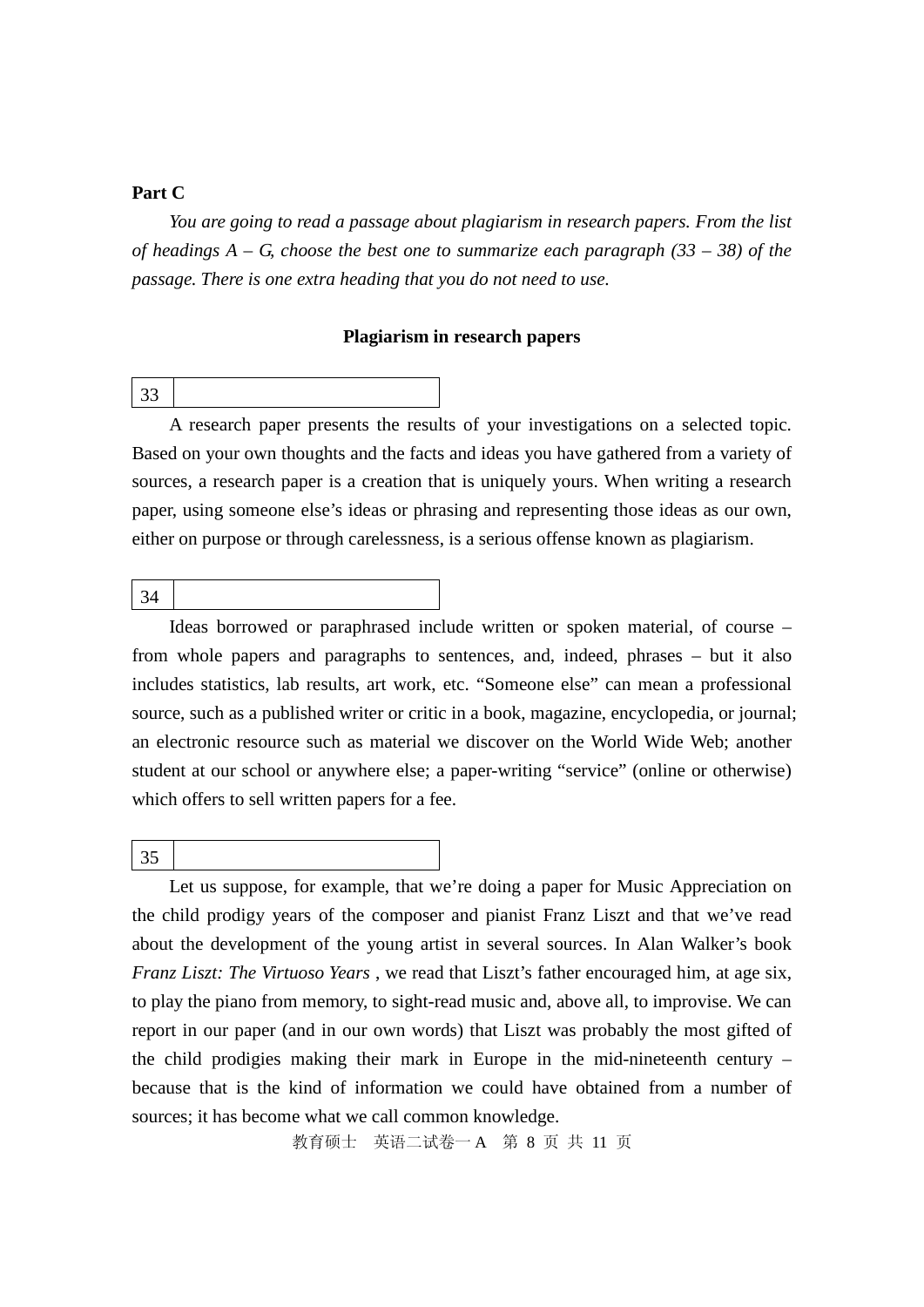## 36

However, if we report on the boy's father's role in the prodigy's development, we should give proper credit to Alan Walker. We could write, for instance, the following: Franz Liszt's father encouraged him, as early as age six, to practice skills which later served him as an internationally recognized prodigy (Walker, 1959). Or, we could write something like this: Alan Walker notes that, under the tutelage of his father, Franz Liszt began work in earnest on his piano playing at the age of six (1959). Not to give Walker credit for this important information is plagiarism.

#### 37

The penalty for plagiarism is usually determined by the instructor teaching the course involved. In many schools and colleges, it could involve failure for the paper and it could mean failure for the entire course and even expulsion from school. Ignorance of the rules about plagiarism is no excuse, and carelessness is just as bad as purposeful violation. At the very least, however, students who plagiarize have cheated themselves out of the experience of being responsible members of the academic community and have cheated their classmates by pretending to contribute something original which is, in fact, a cheap copy.

#### 38

Within schools and colleges that have a diverse student body, instructors should be aware that some international students from other cultures may have ideas about using outside resources that differ from the institution's policies regarding plagiarism; opportunities should be provided for all students to become familiar with institutional policies regarding plagiarism.

- A Possible sources of plagiarism
- B Ways of proper acknowledgement
- C Definition of plagiarism
- D Hidden reasons for plagiarism
- E Acceptable borrowing without acknowledging
- F Cultural differences in plagiarism
- G The price of plagiarism

教育硕士 英语二试卷一 A 第 9 页 共 11 页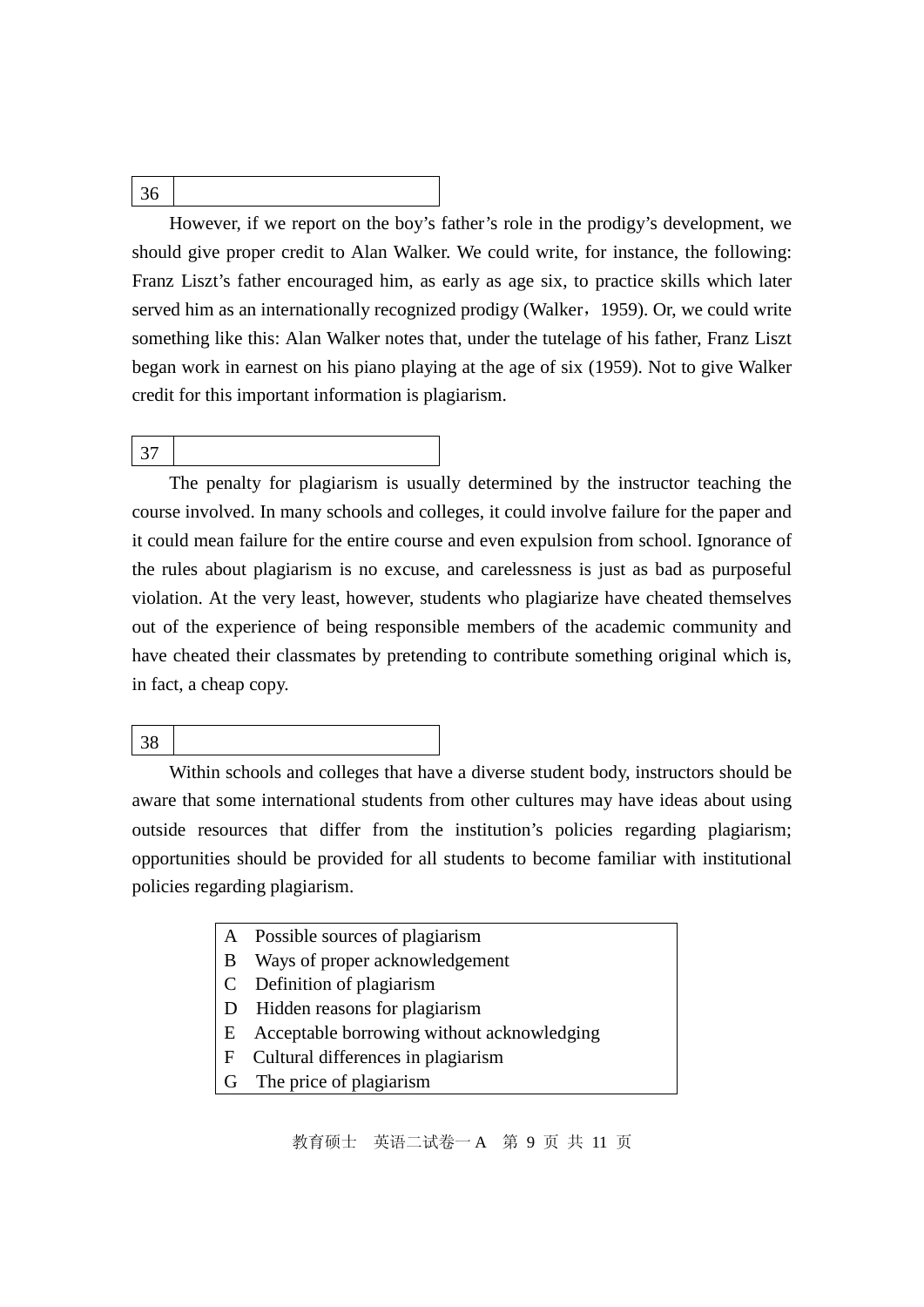#### **Part D**

*You are going to read a passage about the benefit of walking. Decide whether the statements in the box agree with the information given in the passage. You should choose from the following:*

- *A YES = the statement agrees with the information in the passage*
- *B NO = the statement contradicts the information in the passage*
- *C NOT GIVEN = there is no information on this in the passage*

#### **A step in the right direction**

A simple walk out in the fresh air often helps focus the mind and clear it of those everyday concerns. "All truly great thoughts are conceived while walking," observed Nietzsche. "Methinks the moment my legs begin to move, my thoughts begin to flow," was how Henry Thoreau described an experience many of us have had, be it tackling challenging work or fretting over problems.

If we still don't know why walking inspires clarity and creativity, it's because there are too many possible explanations, not too few. An evolutionary psychologist might say we're designed to thrive outside, not at a desk; a scholar of the psychological phenomenon of "priming" might point to studies suggesting that high ceilings – and also, perhaps, the sky – prompt unrestrained thinking. A recent study offers more straightforward reasoning. In it, both children and adults performed a memory exercise better when walking than sitting. The researchers speculate that the physiological arousal of walking simply makes for better brain functioning, while the normally detrimental effects of multitasking are eliminated when the tasks are sufficiently different, drawing on separate "wells" of attention, rather than fighting over one.

The greatest mental benefits of walking are explained not by what it is, but by what it isn't. When you go outside, you cease what you're doing, and stopping trying to achieve something is often key to achieving it. Stepping away from work combats the paralyzing effects of perfectionism, because when a task is suspended, the risk of failure is suspended, too; you're thus freer to dream up insights. And in some hard-to-specify way, even the distractions of walking seem to help. The writer Ron Rosenbaum takes this to extremes, not just walking while thinking, but watching TV while writing. "I'm slightly ashamed to admit it, since it sounds like such a horrid violation of the writer's solitude," he once said. "But I have a theory of 'competing concentration'… if you have something that you have to focus against... it forces you to concentrate."

教育硕士 英语二试卷一 A 第 10 页 共 11 页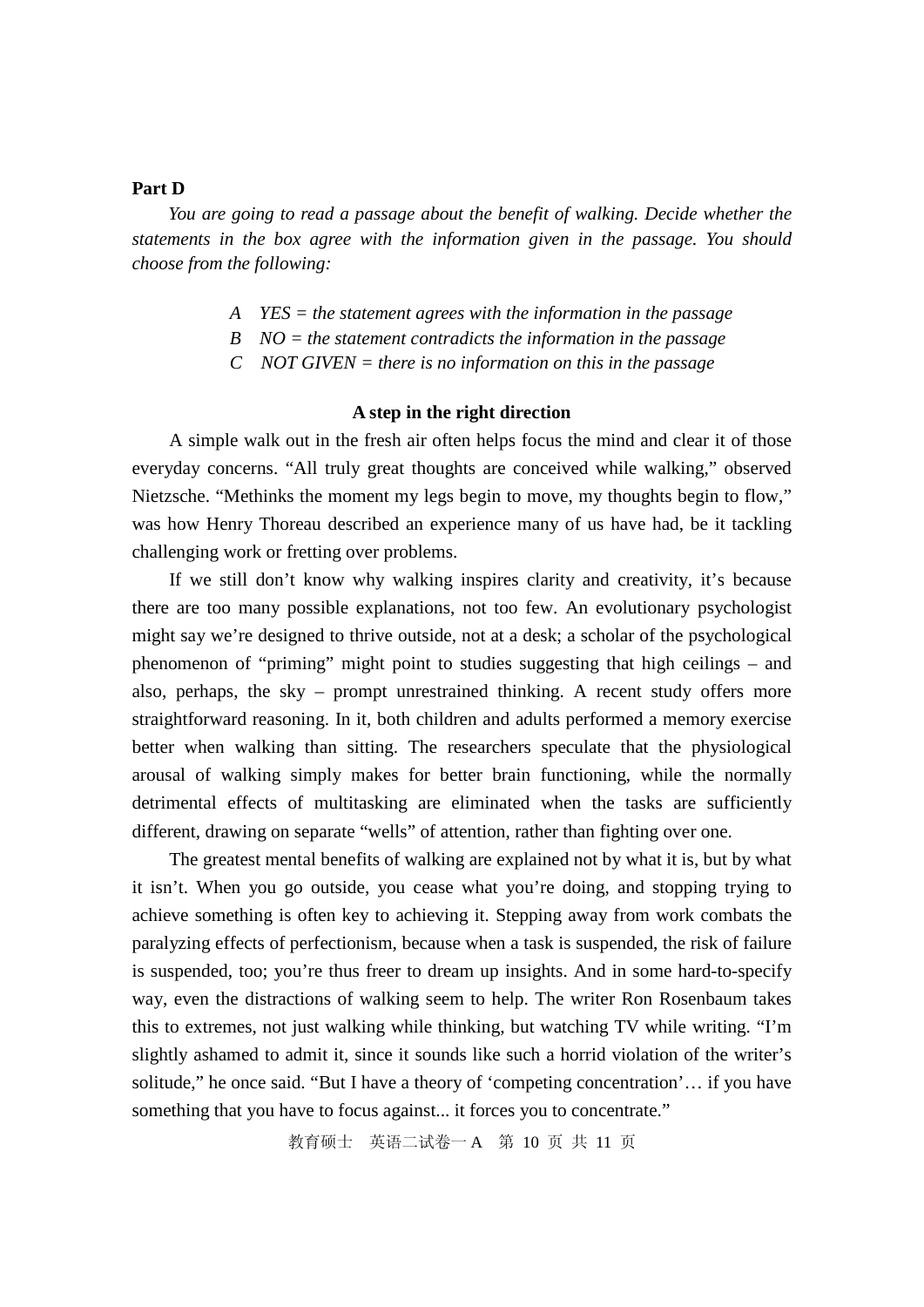Naturally, the self-improvement industry has ideas to optimize your inspirational walking – the Idea Organizer will capture your breakthroughs (so will a notebook). I'm more skeptical of the merits of a desk for home treadmills, while the aforementioned evolutionary psychologist would probably advise wearing Vibram "foot-gloves" for added authenticity. But all you really need do is go for a walk. "I only went out for a walk and finally concluded to stay out till sundown," the naturalist John Muir wrote, "for going out, I found, was really going in." Though apparently he never had to worry about deadlines.

|    |                                                    | <b>Yes</b> | N <sub>0</sub> | Not given      |
|----|----------------------------------------------------|------------|----------------|----------------|
| 39 | Bodily movement and mental activity are related.   | [A]        | [B]            | [C]            |
| 40 | It's not clear why walking inspires creativity.    | [A]        | [B]            | [C]            |
| 41 | Fresh air helps to inspire clarity in mind.        | [A]        | [B]            | [C]            |
| 42 | We can do two or more things at one time.          | [A]        | [B]            | $\overline{C}$ |
| 43 | Temporarily suspending a task is beneficial.       | [A]        | [B]            | [C]            |
| 44 | We should try to avoid the distraction of walking. | [A]        | [B]            | [C]            |
| 45 | Walking helps to keep us healthy.                  | [A]        | IBI            | IC.            |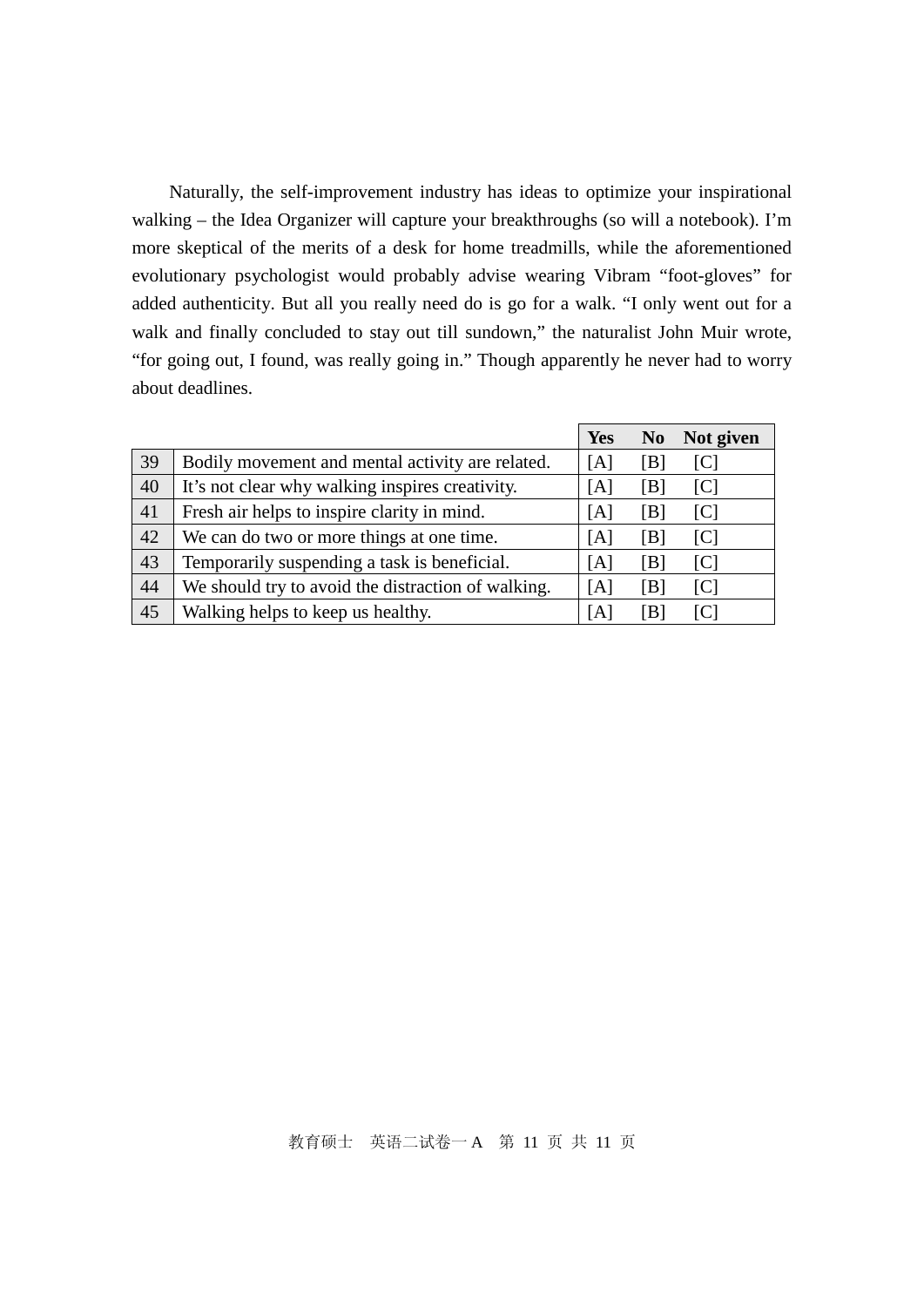## **2010** 年在职攻读硕士学位全国联考

## 教育硕士

# 英语二试卷二

**[**供报考学科教学(英语)专业考生使用**]**

**Section** Ⅲ Translation (20 m inutes, 20% )

**Section IV W** riting (40 m inutes, 20%)

## 考生须知

- 1. 试卷二满分 40 分,考试时间为 60 分钟,16:00 开始,17:00 结束。
- 2. 请考生务必将本人考号最后两位数字填写在本页右上角方框内。
- 3. 试卷二的答案必须用蓝色或黑色墨水笔写在试卷二答题卡指定区域内,未写在指定区域 内的答案一律无效。
- 4. 监考员宣布考试结束时,请立即停止答题,将试卷二和答题卡反扣在自己的桌面上,坐 在原位,等待监考员收试卷二和答题卡。待监考员全部收齐点清无误,宣布可以离场后, 方可离开考场。
- 5. 监考员收卷过程中,考生须配合监考员验收,并请监考员在准考证上签字(作为考生交 卷的凭据),否则,若发生答卷遗失,责任由考生自负。

教育硕士 英语二试卷二 第 1 页 共 3 页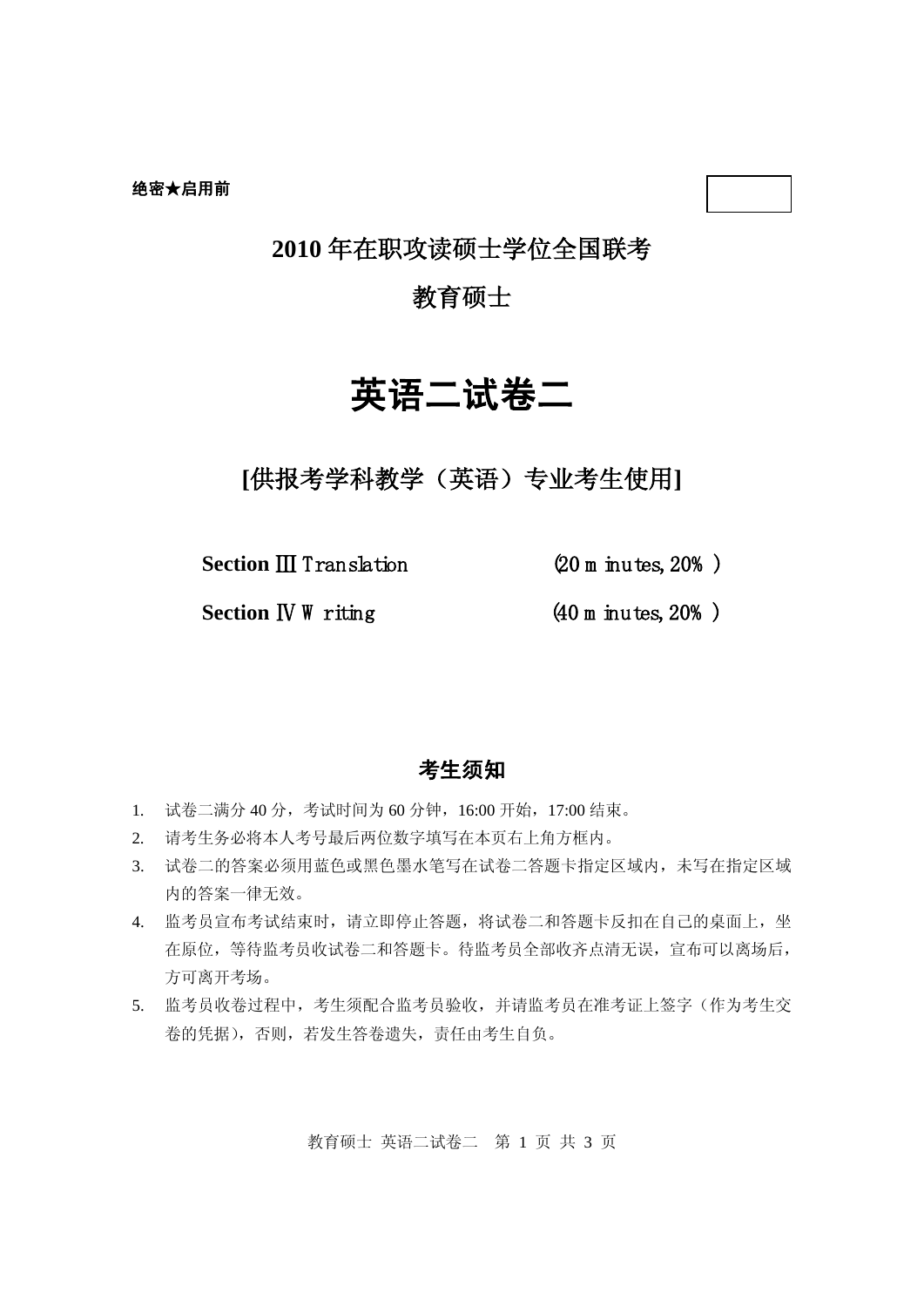#### **Section III Translation (20 minutes, 20%)**

*Read the following text carefully and then translate the underlined segments into Chinese. Your translation should be written clearly on ANSWER SHEET 2* (答题纸).

Teachers have traditionally worked alone. Co-operation with external parties is a necessary challenge for the entire educational sector. Openness to various learning environments outside school is one of the required changes. [46] The deregulation that has occurred in the managing system and the transfer of decision-making powers to the local level will increase the significance of co-operation in teaching. Successful work performance requires competition to be transformed into a strength that arises from co-operation. [47] This presents a major challenge to principals in particular, but also to individual teachers, and in addition to the ability to co-operate, a strong inclination towards it is needed. It is becoming increasingly difficult to identify the basic skills that an active citizen of the future will need. It is even more difficult to define the substance of these skills in detail. It has been estimated that information related work will account for more than 60% of all occupations in working life by 2030. The proportion of manual work will remain below 5%. People will primarily produce information instead of material goods. People in information professions will need to solve complex problems, which requires a high level of expertise and information processing skills.

The ability to participate in creative cultural activities is important in the development of expertise. An expert creates new information and introduces it for common development. Knowledge, skills and competence will be very different from what they are today. In the future, people will work more and more with the aid of abstractions and graphical symbols. [48] In the development of expertise, everyone is also required to have network competence, since one cannot exactly know the specific skills needed, co-operation between the labor market and schools is essential.

The expanding provision of educational technology creates opportunities for real-time co-operation. The importance of information and communications technology (ICT) in building learning environments has been emphasized in this project. Future learners will largely build their own learning environments while teachers will assist students with this. Distance-independent communication and study will increase dramatically. [49] This is particularly prominent in supplementary education as well as in vocational continuous training. In particular, the principle of lifelong learning requires all teachers to be sufficiently familiar with and capable of guiding the learner in the use of various new tools.

教育硕士 英语二试卷二 第 2 页 共 3 页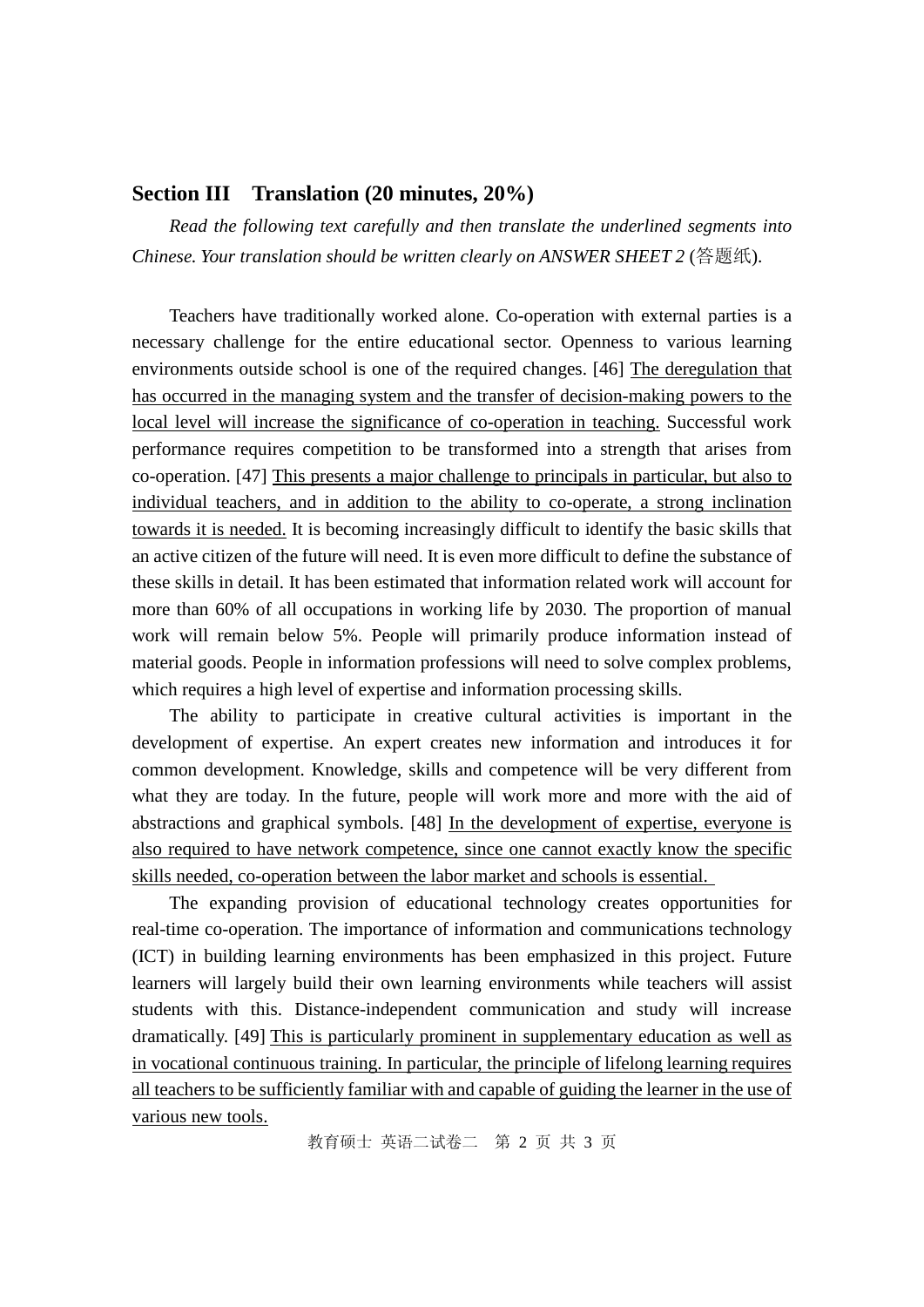Mastering the ICTs will bring new dimensions to the concept of exclusion. On the other hand, the globalization of information and increasingly rapid transfer of information will decrease the certainty brought about by science and technology. There has been a shift from the age of permanent information to one of changing belief systems. [50] In learning ICT skills, it is advisable to bear in mind that learning which aims at repetition or mechanical memorization will not easily yield to new innovations. It is therefore important to sufficiently understand the main operating principles of both hardware and software, which will allow us to learn and to take new systems into use. The society of the future will be increasingly based on cultural pluralism and on ideological diversity. In a world where borders are opening up, tolerance of cultural diversity will be a challenge. Tolerance is based on high self-esteem and information. On the other hand, the ability to embrace contacts with less familiar cultures presents a necessary challenge both for individuals and their communities.

#### **Section IV Writing (40 minutes, 20%)**

*As an English language teacher, you plan lessons and deliver lessons. Sometimes you feel quite successful, and sometimes you don't feel so. Reflect on a lesson you just delivered, and discuss its strengths and weaknesses in about 300 words. Describe what happened in the class and what you did not expect and explain possible reasons.*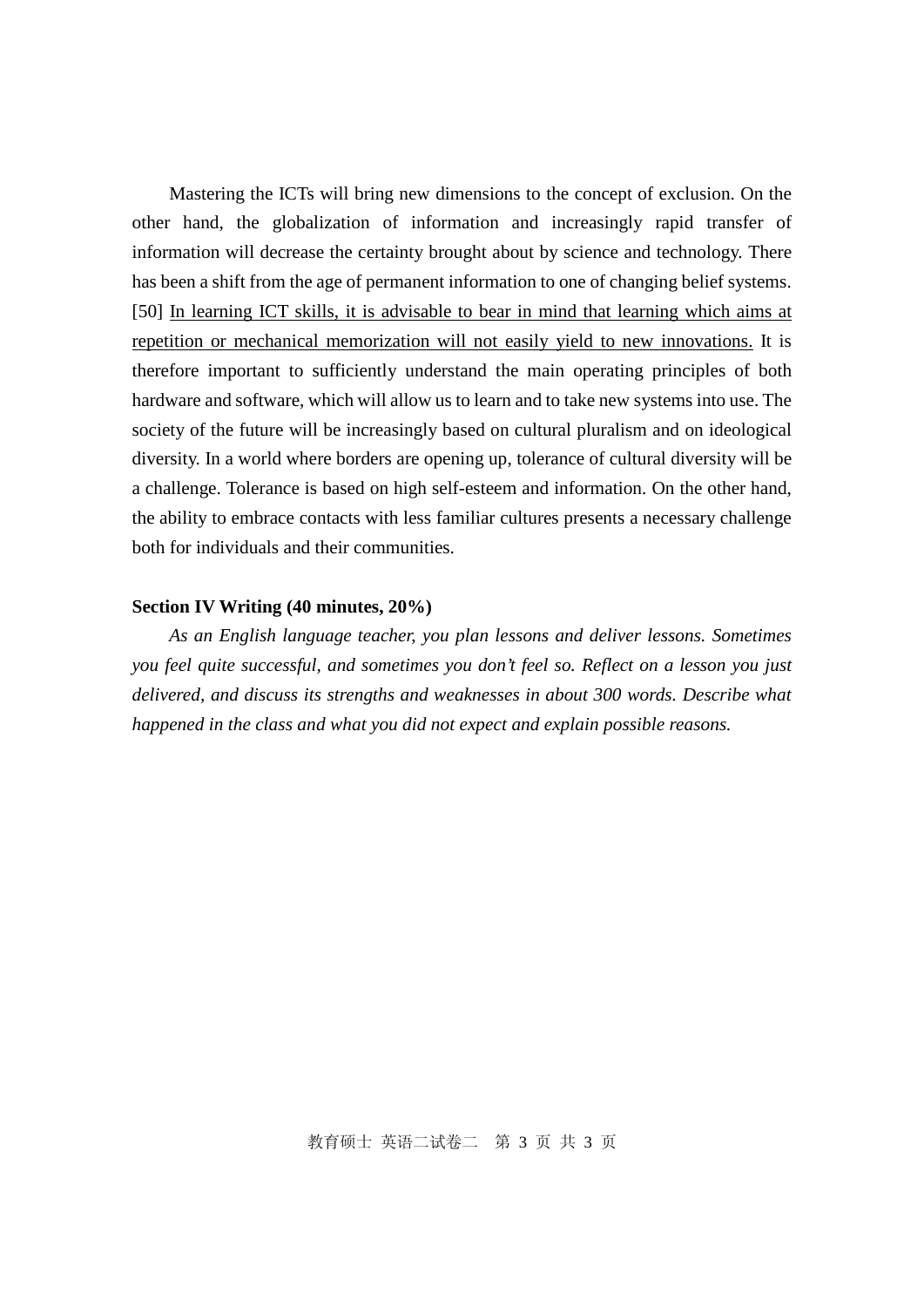# **2010** 英语二 **A** 卷参考答案

试卷一

| Section I Use of English $(\frac{4}{3} \div \frac{1}{300})$ (每小题 0.5 分, 共 10 分)            |  |       |  |       |                         |       |       |       |
|--------------------------------------------------------------------------------------------|--|-------|--|-------|-------------------------|-------|-------|-------|
| 01.B                                                                                       |  | 02. C |  | 03.A  |                         | 04. A |       | 05. D |
| 06. A                                                                                      |  | 07. C |  | 08. B |                         | 09. C |       | 10.A  |
| 11.B                                                                                       |  | 12. D |  | 13. D |                         | 14.A  |       | 15. B |
| 16. C                                                                                      |  | 17. B |  | 18. A |                         | 19. C |       | 20.A  |
|                                                                                            |  |       |  |       |                         |       |       |       |
| Section II Reading comprehension $(\frac{61}{1000})$ $(\frac{41}{100})$ $(\frac{41}{100})$ |  |       |  |       |                         |       |       |       |
| Part A: 21. D 22. C 23. D 24. A 25. B                                                      |  |       |  |       |                         | 26. C |       |       |
|                                                                                            |  |       |  |       |                         |       |       |       |
| Part B: 27. B 28. F 29. D 30. A 31. C                                                      |  |       |  |       |                         | 32. G |       |       |
|                                                                                            |  |       |  |       |                         |       |       |       |
| Part C: 33. C 34. A 35. E 36. B 37. G                                                      |  |       |  |       |                         | 38. F |       |       |
|                                                                                            |  |       |  |       |                         |       |       |       |
| Part D: 39. A 40. B                                                                        |  |       |  |       | 41. C 42. A 43. A 44. B |       | 45. C |       |